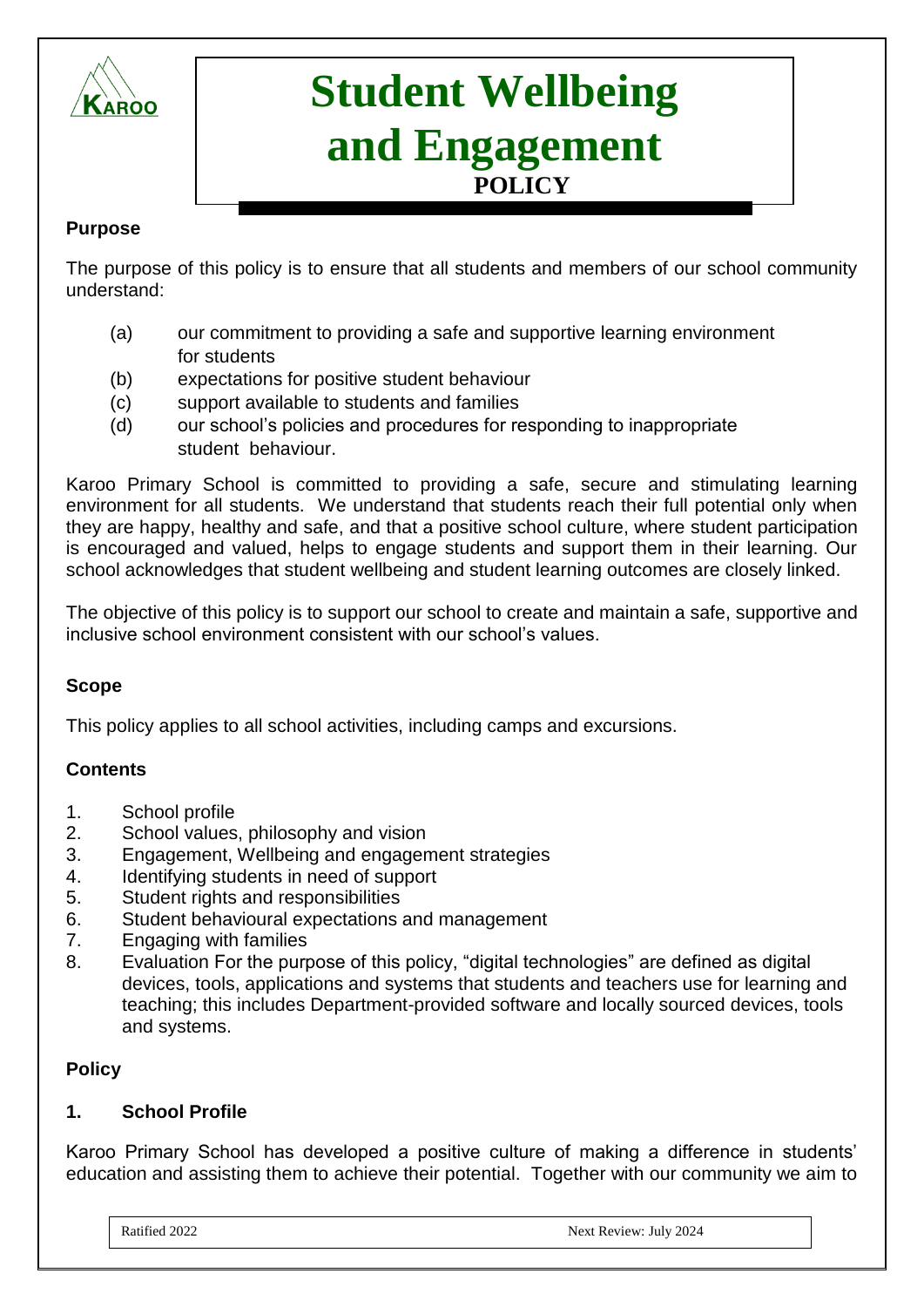educate the whole child and provide them with lifelong learning skills. The school encourages a close relationship between home and school with the emphasis that education is a partnership between parents, students and teachers.

Karoo PS has modern high calibre classrooms with extensive equipment that facilitates student learning. We are very proud of our grounds that combine extensive artificial turf areas, 3 playgrounds and beautiful landscaping that promotes positive physical and passive play.

Karoo Primary School enjoys a unique parkland environment with beautiful, quiet and safe indoor and outdoor learning spaces. The school atmosphere is supportive and friendly where every child's education is of the highest priority. The school prides itself on providing a personal approach to student learning, through highly engaging programs that supports every student to achieve their full potential physically, emotionally and academically. The school's high emphasis on nurturing and wellbeing gives students the opportunity to learn the skills and resilience to be successful in life. The school shares a unique relationship with the wider community. This is exemplified by the positive relationship between the staff and parents both during and outside of school hours.

The school supports all students through a strategic preventative and intervention approach led by the Student Wellbeing Leader. Teachers deliver social skills and wellbeing programs at each level of the school embeding 'Respectful Relationships' which is supported by the Wellbeing Officer and outside specialists. Student leaders have an active role in supporting students across the school through Student Representative Council, Year 5 PLAY LEADERS and Year 5 buddy monitors as well as through the buddy program which is a 2 year program supporting relationships between Foundation and Year 5 students, Year 1 and Year 6. Restorative Practices are being embedded throughout the school to build relationships between students and staff.

The values of excellence, responsibility, honesty and respect, fairness, tolerance and understanding underpin the school's operation. For our School Community this means that everyone will be treated with respect. Every student will be supported and encouraged to reach their full potential through a stimulating, challenging curriculum. We will equip our students to embrace their future with curiosity and creativity, optimism and confidence with an ability to communicate, share and make informed choices. We care about students and understand the importance of student wellbeing. We are committed to the development of social competencies and life skills such as persistence, independence, problem solving and resilience in our students and believe that they are fundamental to success and happiness.

Karoo has a strong tradition of excellent educational provision. We provide a rich and stimulating education program incorporating discipline based, inter-disciplinary and physical, personal and social learning with a focus on the development of sound literacy and numeracy skills. The school has an excellent reputation for delivering high quality programs. Specialist (non-grade committed) teaching is provided in Performing Arts, Visual Arts, Physical Education, Science and Language (Mandarin).

# **2. School values, philosophy and vision**

Karoo Primary School's Statement of Values and School Philosophy is integral to the work that we do and is the foundation of our school community. Students, staff and members of our school community are encouraged to live and demonstrate our core values of respect, integrity and kindness at every opportunity.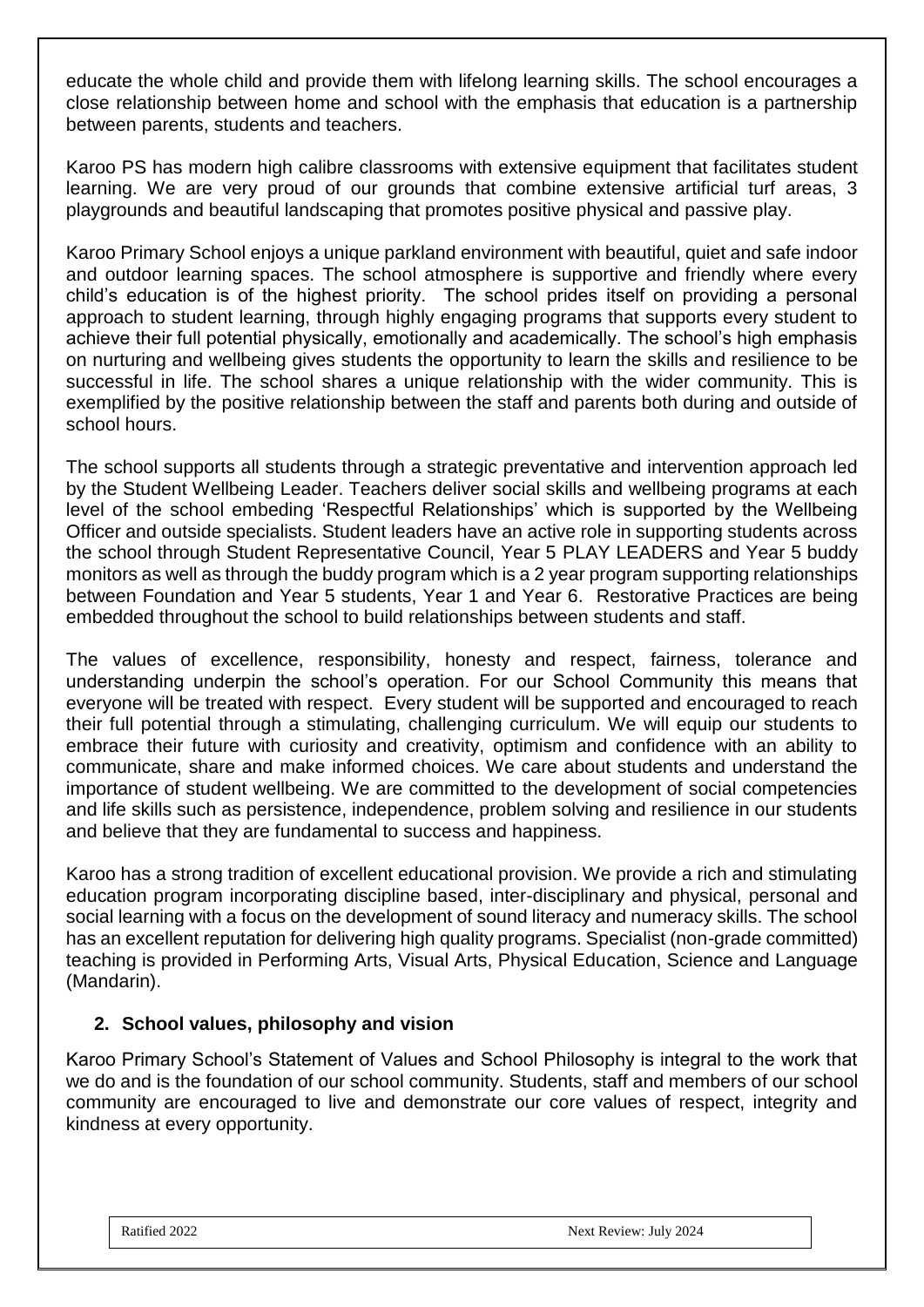Our school's vision is to empower students to reach their personal best, and fully equip them to contribute positively to society as happy, healthy young adults. Our Statement of Values is available on our school website.

# **3. Wellbeing and engagement strategies**

Karoo Primary School has developed a range of strategies to promote engagement, an inclusive and safe environment, positive behaviour, and respectful relationships for all students in our school. We recognise the importance of student friendships and peer support in helping children and students feel safe and less isolated We acknowledge that some students may need extra social, emotional or educational support at school, and that the needs of students will change over time as they grow and learn.

A summary of the universal (whole of school), targeted (year group specific) and individual engagement strategies used by our school is included below:

**Universal** 

- high and consistent expectations of all staff, students and parents and carers
- prioritise positive relationships between staff and students, recognising the fundamental role this plays in building and sustaining student wellbeing
- creating a culture that is inclusive, engaging and supportive and that embraces and celebrates diversity and empowers all students to participate and feel valued
- welcoming all parents/carers and being responsive to them as partners in learning
- analysing and being responsive to a range of school data such as attendance, Attitudes to School Survey, parent survey data, student management data and school level assessment data
- teachers at Karoo Primary School use an instructional framework to ensure an explicit, common and shared model of instruction to ensure that evidenced-based, high yield teaching practices are incorporated into all lessons
- teachers at Karoo Primary school adopt a broad range of teaching and assessment approaches to effectively respond to the diverse learning styles, strengths and needs of our students and follow the standards set by the Victorian Institute of Teaching
- our school's Statement of Values and School Philosophy are incorporated into our curriculum and promoted to students, staff and parents so that they are shared and celebrated as the foundation of our school community
- carefully planned transition programs to support students moving into different stages of their schooling
- positive behaviour and student achievement is acknowledged in the classroom, and formally in school assemblies and communication to parents
- monitor student attendance and implement attendance improvement strategies at a wholeschool, cohort and individual level
- students have the opportunity to contribute to and provide feedback on decisions about school operations through the Student Representative Council and other forums including year group meetings. Students are also encouraged to speak with their teachers, Year Level Coordinator, Wellbeing Leader, Assistant Principal and Principal whenever they have any questions or concerns.
- create opportunities for cross—age connections amongst students through school plays, athletics, music programs and peer support programs
- all students are welcome to self-refer to the Student Wellbeing Coordinator, Wellbeing Officer, Year Group Leaders, Assistant Principal and Principal if they would like to discuss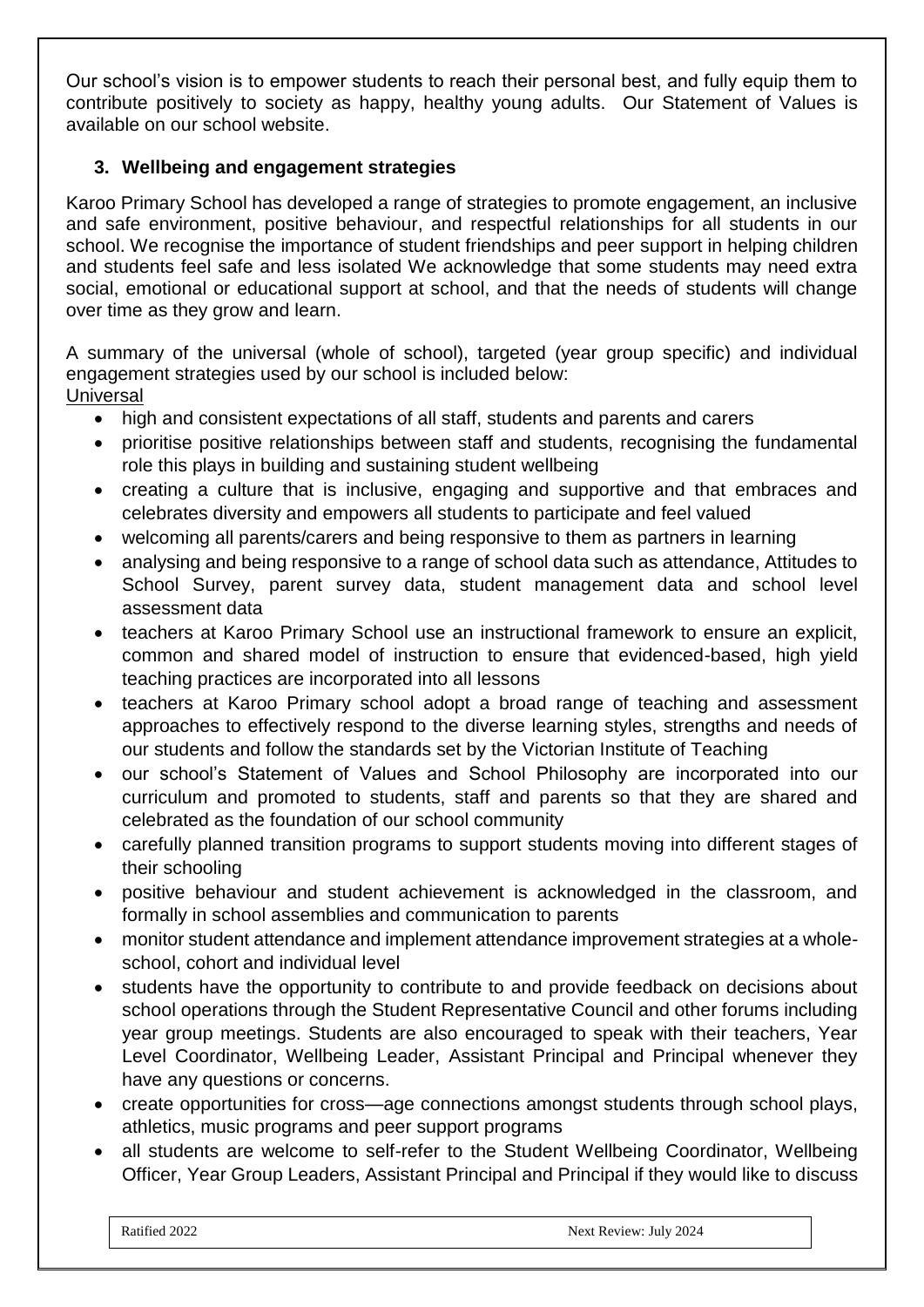a particular issue or feel as though they may need support of any kind. We are proud to have an 'open door' policy where students and staff are partners in learning

- we engage in school wide positive behaviour support with our staff and students, which includes programs such as:
	- o Respectful Relationships
	- o Resilience, Rights and Respectful Relationships
	- o Safe Schools
- programs, incursions and excursions developed to address issue specific needs or behaviour (i.e. anger management programs)
- opportunities for student inclusion (i.e. sports teams, clubs, recess and lunchtime activities)
- buddy programs, peers support programs
- measures are in place to empower our school community to identify, report and address inappropriate and harmful behaviours such as racism, homophobia and other forms of discrimination or harassment.

## **Targeted**

- Each year group has a Year Group Leader, a senior teacher responsible for their year, who monitor the health and wellbeing of students in their year, and act as a point of contact for students who may need additional support
- Koorie students are supported to engage fully in their education, in a positive learning environment that understands and appreciates the strength of Aboriginal and Torres Strait Islander culture
- our English as a second language students are supported through our EAL program, and all cultural and linguistically diverse students are supported to feel safe and included in our school including through
- we support learning and wellbeing outcomes of students from refugee background through
- we provide a positive and respectful learning environment for our students who identify as LGBTIQ+ and follow the Department's policy on LGBTIQ Student Support
- all students in Out of Home Care are supported in accordance with the Department's policy on [Supporting Students in Out-of-Home Care](https://www2.education.vic.gov.au/pal/supporting-students-out-home-care/policy) including being appointed a Learning Mentor, having an Individual Education Plan and a Student Support Group (SSG) and being referred to Student Support Services for an Educational Needs Assessment
- students with a disability are supported to be able to engage fully in their learning and school activities in accordance with the Department's policy on [Students with Disability,](https://www2.education.vic.gov.au/pal/students-disability/policy) such as through reasonable adjustments to support access to learning programs, consultation with families and where required, student support groups and individual education plans
- wellbeing and health staff will undertake health promotion and social skills development in response to needs identified by student wellbeing data, classroom teachers or other school staff each year
- staff will apply a trauma-informed approach to working with students who have experienced trauma

#### Individual

Karoo Primary School implements a range of strategies that support and promote individual engagement. These can include:

• building constructive relationships with students at risk or students who are vulnerable due to complex individual circumstances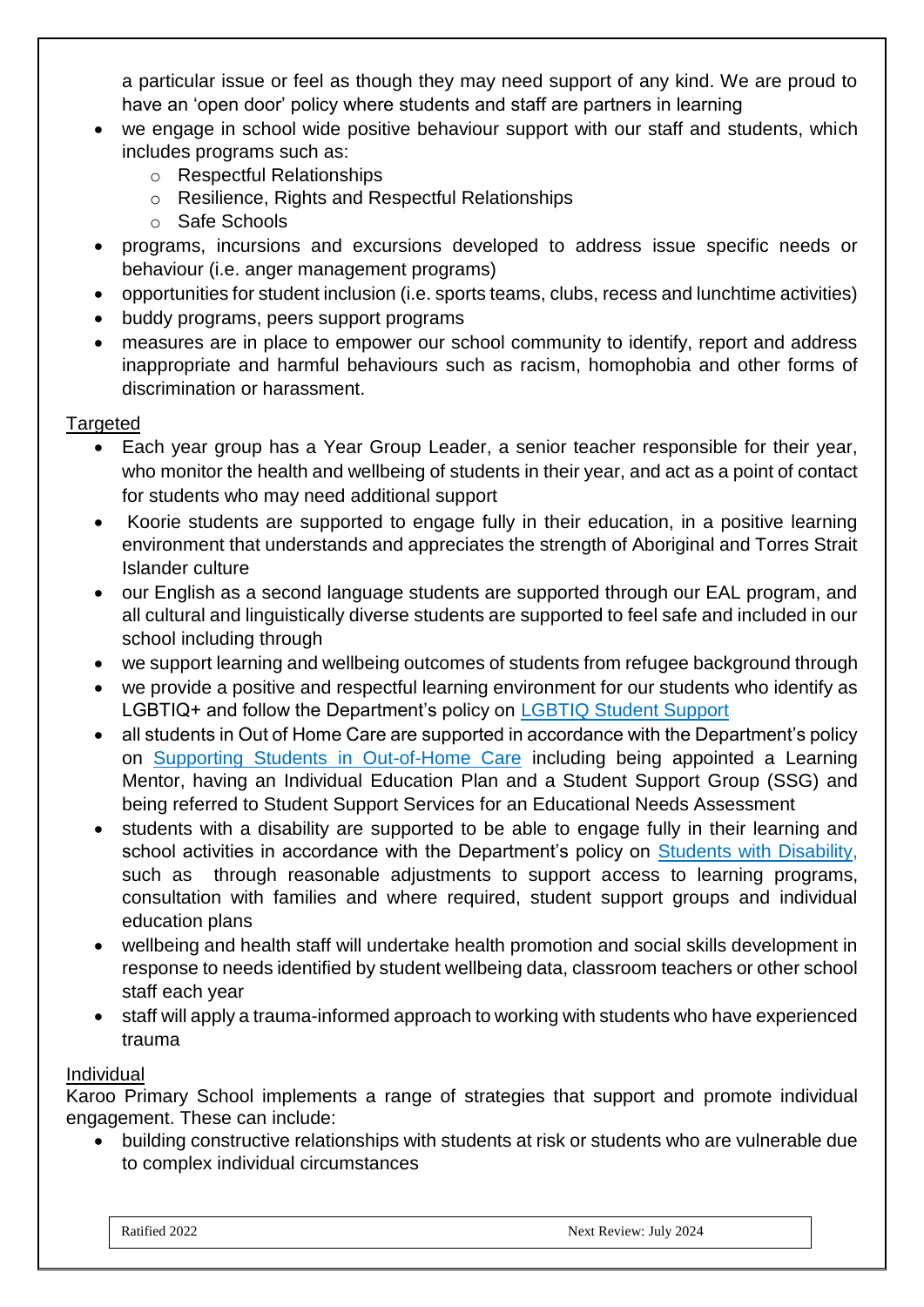- meeting with student and their parent/carer to talk about how best to help the student engage with school
- developing an Individual Education Plan and/or a Behaviour Support Plan
- considering if any environmental changes need to be made, for Karoo Primary changing the classroom set up
- referring the student to:
	- o school-based wellbeing supports
	- o Student Support Services
	- o Appropriate external supports such as council based youth and family services, other allied health professionals, headspace, child and adolescent mental health services or ChildFirst
	- o Re-engagement programs such as Navigator

Where necessary the school will support the student's family to engage by:

- being responsive and sensitive to changes in the student's circumstances and health and wellbeing
- collaborating, where appropriate and with the support of the student and their family, with any external allied health professionals, services or agencies that are supporting the student
- monitoring individual student attendance and developing an Attendance Improvement Plans in collaboration with the student and their family
- engaging with our regional Koorie Education Support Officers
- running regular Student Support Group meetings for all students:
	- $\circ$  with a disability
	- o in Out of Home Care
	- o with other complex needs that require ongoing support and monitoring.

# **4. Identifying students in need of support**

Karoo Primary School is committed to providing the necessary support to ensure our students are supported intellectually, emotionally and socially. The Student Wellbeing team plays a significant role in developing and implementing strategies help identify students in need of support and enhance student wellbeing. Karoo Primary School will utilise the following information and tools to identify students in need of extra emotional, social or educational support:

- personal, health and learning information gathered upon enrolment and while the student is enrolled
- attendance records
- academic performance
- observations by school staff such as changes in engagement, behaviour, self-care, social connectedness and motivation
- attendance, detention and suspension data
- engagement with families
- self-referrals or referrals from peers

# **5. Student rights and responsibilities**

All members of our school community have a right to experience a safe and supportive school environment. We expect that all students, staff, parents and carers treat each other with respect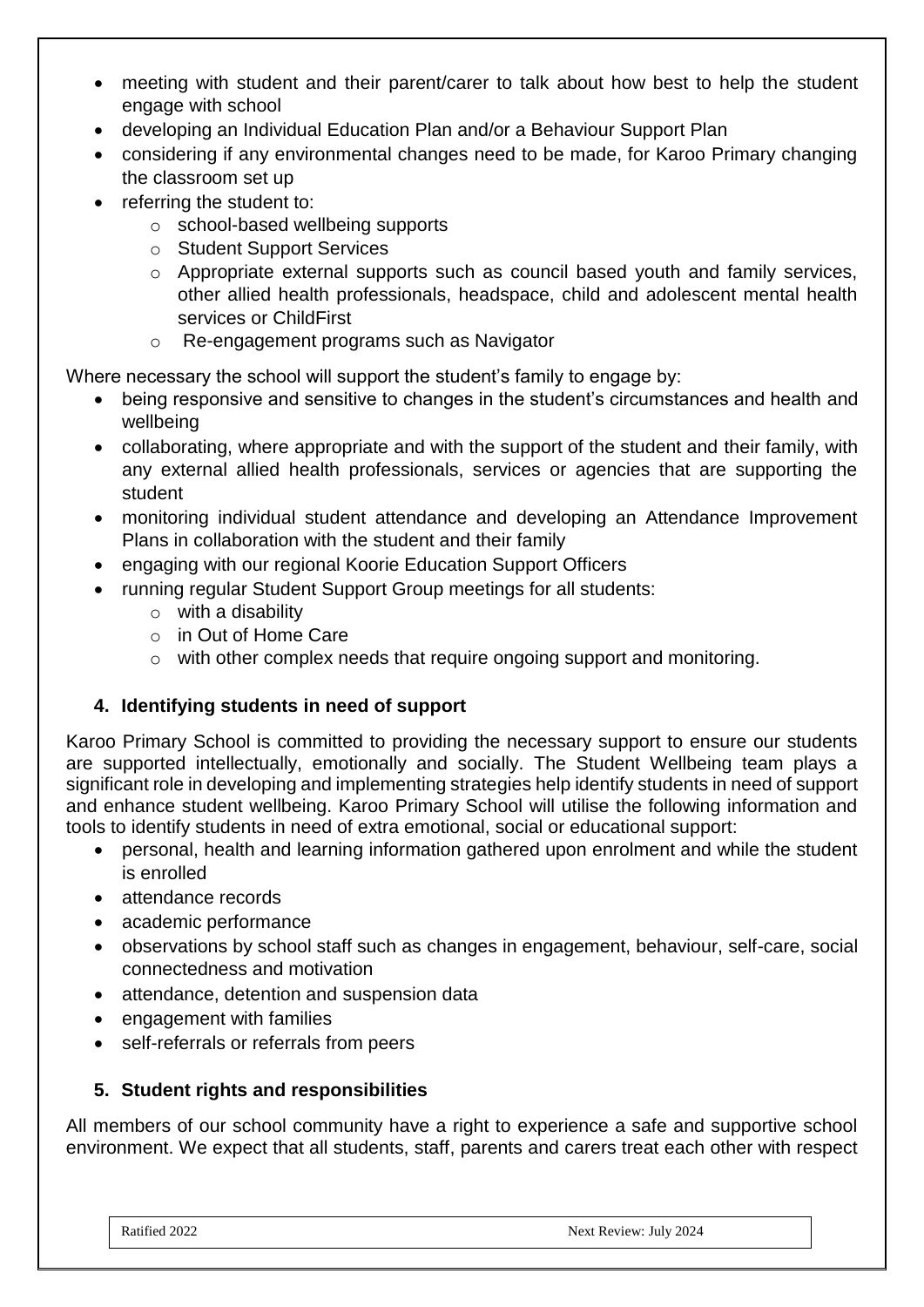and dignity. Our school's Statement of Values highlights the rights and responsibilities of members of our community.

Students have the right to:

- participate fully in their education
- feel safe, secure and happy at school
- learn in an environment free from bullying, harassment, violence, racism, discrimination or intimidation
- express their ideas, feelings and concerns.

Students have the responsibility to:

- participate fully in their educational program
- display positive behaviours that demonstrate respect for themselves, their peers, their teachers and members of the school community
- respect the right of others to learn.

Students who may have a complaint or concern about something that has happened at school are encouraged to speak to their parents or carers and approach a trusted teacher or a member of the school leadership team. Further information about raising a complaint or concern is available in our Complaints Policy.

## **6. Student behavioural expectations and management**

Behavioural expectations of students are grounded in our school's Statement of Values/Student code of conduct.

Violence, bullying, and other offensive and harmful behaviours such as racism, harassment and discrimination will not be tolerated and will be managed in accordance with this policy. Bullying will be managed in accordance with our Bullying Prevention Policy.

When a student acts in breach of the behaviour standards of our school community, Karoo Primary School will institute a staged response, consistent with the Department's policies on behaviour, discipline and student wellbeing and engagement. Where appropriate, parents will be informed about the inappropriate behaviour and the disciplinary action taken by teachers and other school staff.

Our school considers, explores and implement positive and non-punitive interventions to support student behaviour before considering disciplinary measures such as withdrawal of privileges or withdrawal from class.

Disciplinary measures may be used as part of a staged response to inappropriate behaviour in combination with other engagement and support strategies to ensure that factors that may have contributed to the student's behaviour are identified and addressed. Disciplinary measures at our school will be applied fairly and consistently. Students will always be provided with an opportunity to be heard.

Disciplinary measures that may be applied include:

- warning a student that their behaviour is inappropriate
- teacher controlled consequences such as moving a student in a classroom or other reasonable and proportionate responses to misbehaviour
- withdrawal of privileges
- referral to the Year Level Coordinator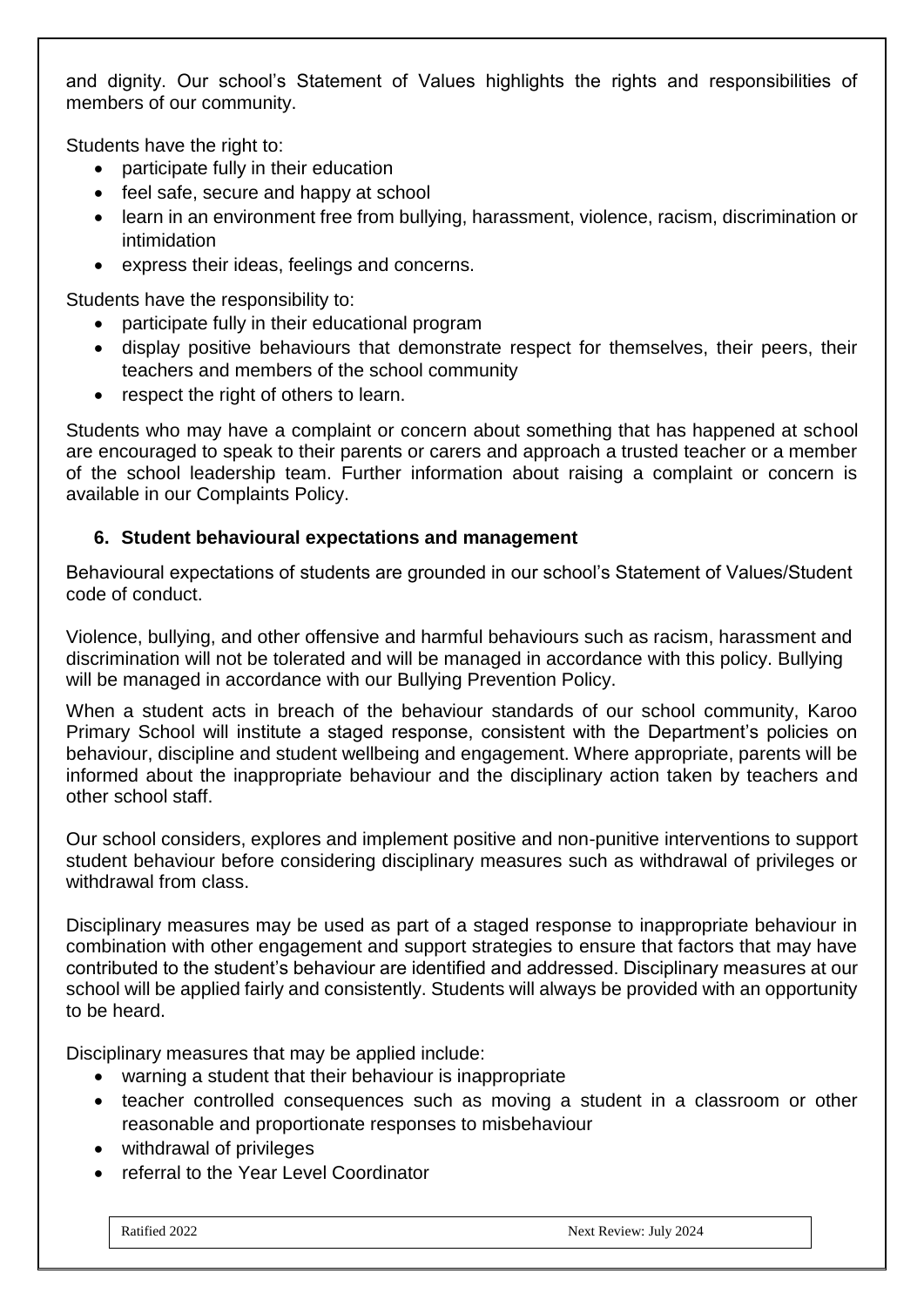- restorative practices
- behaviour support and intervention meetings
- suspension
- expulsion

Suspension, expulsion and restrictive interventions are measures of last resort and may only be used in situations consistent with Department policy, available at:

- <https://www2.education.vic.gov.au/pal/suspensions/policy>
- <https://www2.education.vic.gov.au/pal/expulsions/policy>
- <https://www2.education.vic.gov.au/pal/restraint-seclusion/policy>

In line with Ministerial Order 1125, no student aged 8 or younger will be expelled without the approval of the Secretary of the Department of Education and Training.

The Principal of Karoo Primary school is responsible for ensuring all suspensions and expulsions are recorded on CASES21.

Corporal punishment is prohibited by law and will not be used in any circumstance at our school.

# **7. Engaging with families**

Karoo Primary School values the input of parents and carers, and we will strive to support families to engage in their child's learning and build their capacity as active learners. We aim to be partners in learning with parents and carers in our school community.

We work hard to create successful partnerships with parents and carers by:

- ensuring that all parents have access to our school policies and procedures, available on our school website
- maintaining an open, respectful line of communication between parents and staff, supported by our Communicating with School Staff policy.
- providing parent volunteer opportunities so that families can contribute to school activities
- involving families with homework and other curriculum-related activities
- involving families in school decision making
- coordinating resources and services from the community for families
- including families in Student Support Groups, and developing individual plans for students.

#### **8. Evaluation**

Karoo Primary School will collect data each year to understand the frequency and types of wellbeing issues that are experienced by our students so that we can measure the success or otherwise of our school based strategies and identify emerging trends or needs.

Sources of data that will be assessed on an annual basis include:

- student survey data
- incidents data
- school reports
- parent survey
- case management
- CASES21, including attendance and absence data
- SOCS